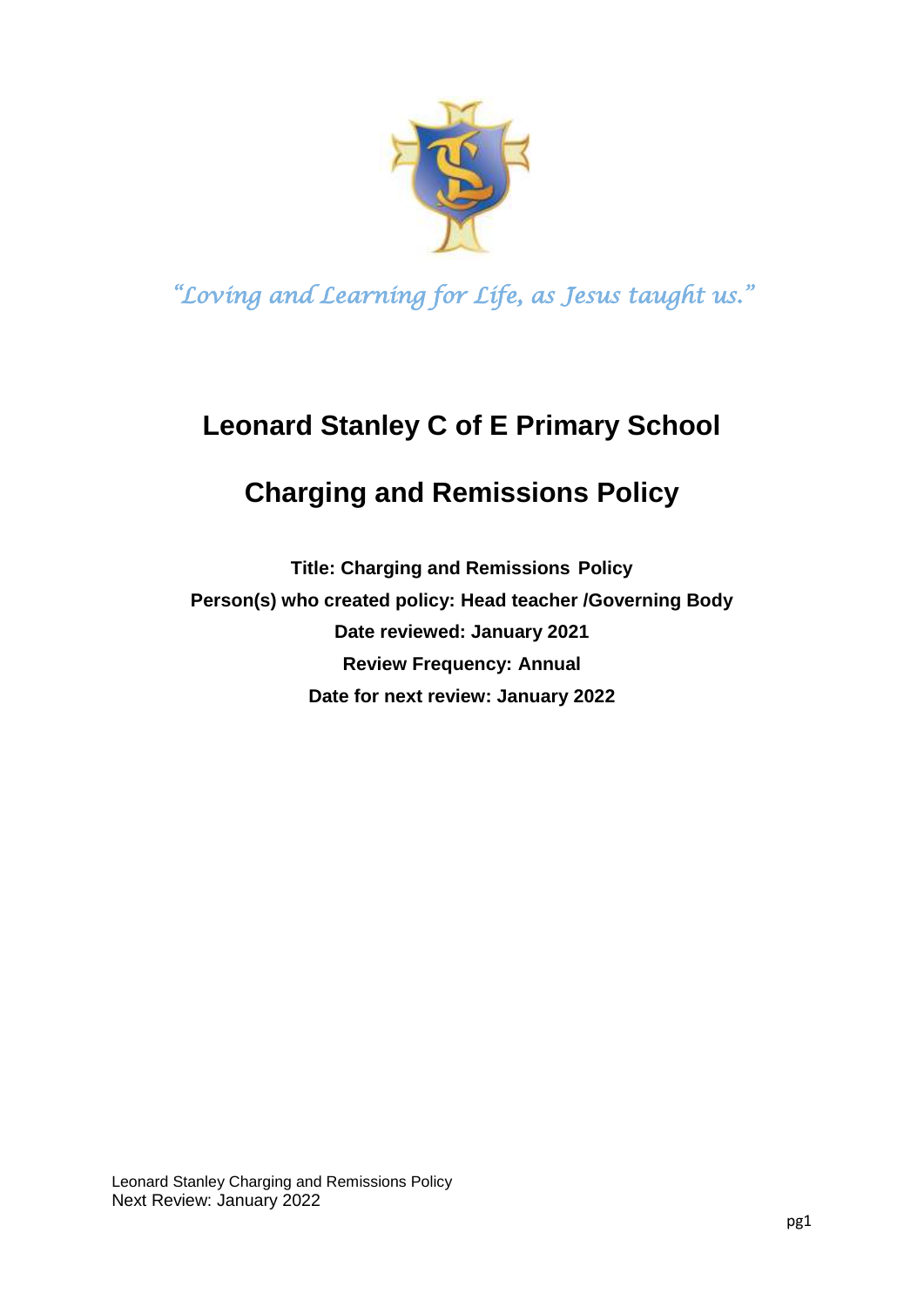

#### **CHARGING POLICY:**

Leonard Stanley C.E. (Aided) Primary School wishes to provide all children with the best possible educational opportunities within the funds allocated by the Education Authority.

The law states that education during school hours is free of any compulsory charge to parents. The school supports this policy fully. However, there are valuable learning opportunities, which we can only undertake with voluntary contributions from parents. (e.g. trips and certain class activities such as cooking and design and technology projects particularly when the children may wish to take completed products home with them.) These activities can only take place if there is sufficient voluntary funding, whilst ensuring that no child is disadvantaged solely by the inability or unwillingness of parents to contribute.

At Leonard Stanley C.E. (Aided) Primary School, voluntary contributions may be requested for trips, outside visits or expert visitors. However if a parent or carer cannot contribute and the trip has funding enough to go ahead, their children will normally still be included. Where voluntary contributions are requested or a charge made, written details will be provided by the school to all parents, including the nature of the activity and whether the activity can go ahead without contributions being received. We aim to apply the policy consistently and fairly, giving parents notice of costs, and for residential trips such as Y6 PGL, the opportunity to save through a scheme.

The school must judge whether or not a proposed activity is a viable proposition dependent on voluntary contributions. Prior to any request for payment, parents may receive a letter seeking information about interest in the proposed activity and the proposed number of parental voluntary contributions.

- Within school hours all contributions from parents must be voluntary.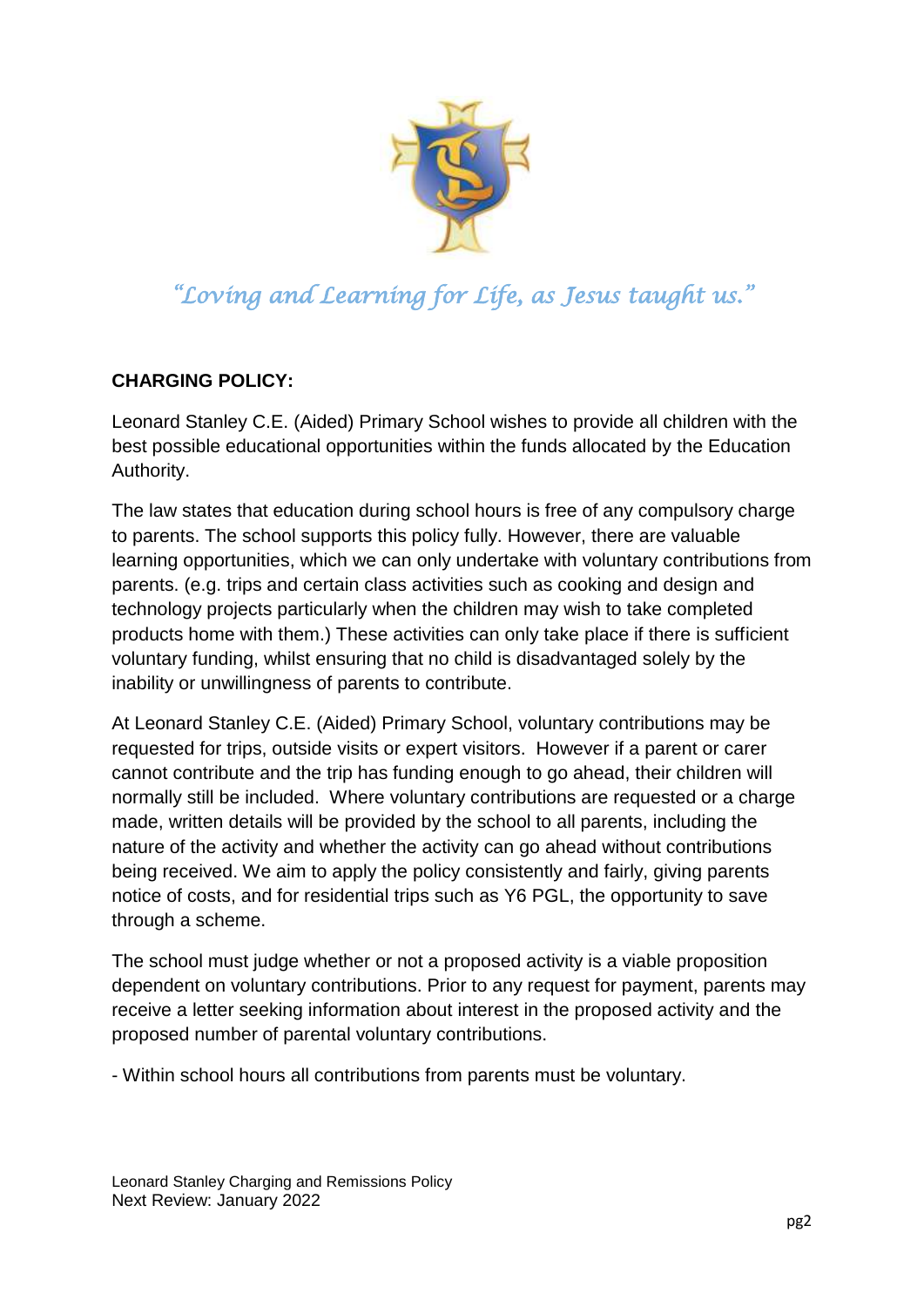

- No compulsory charge will be made to parents in receipt of FSM / Pupil Premium where their child is taking part in any activity legally classified as happening in school time.

- For trips/visits outside school hours (e.g. residential trips) parents will be charged fully for the allowable costs<sup>\*</sup>, as well as board and lodging. A reduced charge will be made to parents in receipt of FSM whose children are eligible for the Pupil Premium subject to availability of funding and at the discretion of the Head Teacher and SENDCo subject to Pupil Premium allocations.

\*(Allowable costs = The pupils' travel and subsistence; materials, books, instruments and other equipment; non-teaching staff; costs of teaching staff who are separately engaged for the visit/activity; entrance fees to museums, castles, theatres etc; insurance costs.

- A charge is made by the music tutor for those children whose parents wish them to have music tuition during school hours in addition to the charge made for the hire of the instruments. The charge may be covered by the school from its Pupil Premium Budget for those pupils who are eligible. The same charging guidelines apply to those parents who wish for their children to attend Out of School Club or Breakfast Club.

- Charges for any activity may be waived or reduced for children whose parents make application to the Headteacher.

- The School may charge for activities outside normal school hours such as sporting events, weekend visits and residential trips.

- Parents or carers may be asked to pay for breakages, loss or damage to school property that is caused as a result of their child's behaviour.

- It is our policy that we cannot normally guarantee a place for a child on a trip or activity (outside of school hours) if payment is not submitted to the school before the deadline stated in the explanatory letter.

Leonard Stanley Charging and Remissions Policy Next Review: January 2022 - Charging for private use of the photocopier and telephone will be up to the Head Teacher's discretion. Occasional use of the photocopier or telephone by staff will be